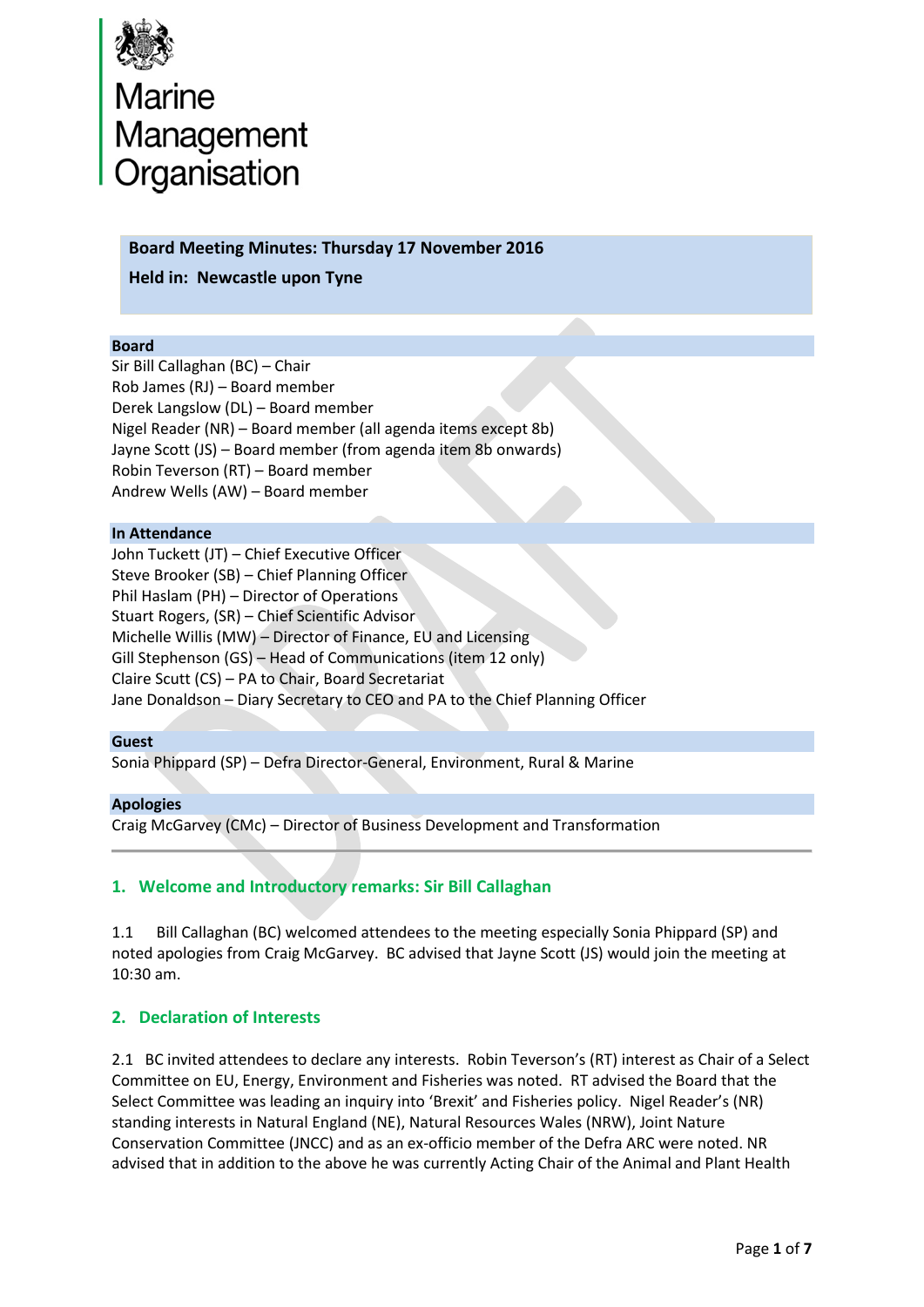Agency (APHA) ARAC whilst recruitment was on-going and he had recently been delegated as Acting Chair of Natural England for a temporary period.

2.2 In order to ensure there was no perception of a conflict of interest the Chair and NR agreed that NR would leave the meeting for agenda item 8(b).

# **3. Minutes of the 5 October Board meeting including actions update**

3.1 BC invited attendees to raise any points of accuracy in respect of the 5 October 2016 meeting. None were received and the minutes were confirmed as an accurate record of discussions.

3.2 The Board discussed the recorded actions as follows:

# *Action: 51/03 – JT to discuss mechanisms for encouraging staff to report 'near hits' with the HR team*

3.3JT confirmed that he had discussed this matter further with the Health, Safety and Wellbeing Business Partner who was satisfied that the reporting of what were now referred to as 'near misses' was reflective of the relatively low number of accidents within the organisation. JT reported that 16 senior managers had recently completed the Institute of Occupational Safety and Health (IOSH) Directing Safely training and this had led to Health and Safety having greater visibility across the organisation. In addition, Health, Safety and Wellbeing was an item on team meeting agendas. JT agreed that there was no room for complacency and that health, safety and wellbeing continued to be an area of huge importance to the MMO

# **4. Matters Arising from the 17 October 2016 Audit and Risk Assurance Committee (ARAC)**

4.1 NR gave an update on the business conducted at the 17 October ARAC meeting. He began by advising that governance on the Target Operating Model (TOM) was expected to be in place by the end of December 2016. NR also drew the Board's attention to the fact that the organisation's Framework Documents are in need of update and this item would feature on the agenda at the February 2017 Board meeting.

4.2 NR reported that the internal audit programme delivery was on track and the quality of the audits completed so far has been high. NR said the Committee continued to drill down into audits which had received a limited assurance rating and any such audits would be reported back to the Board.

4.3 David Hakin, who had previously represented National Audit Office (NAO) on the ARAC had been succeeded by Cos Manfredi. NR recorded formal thanks to David from the MMO Board.

4.4 NR advised that the ARAC had received updates on the Proteus Project and the post implementation review of the Marine Licensing Statutory Instrument the Committee were content with progress on both projects.

4.5 NR confirmed that the ARAC would not conduct a formal review of effectiveness this year; however they intended to monitor progress in implementing the improvement actions arising from their 2015 ARAC effectiveness review as well as exploring potential methodologies for the next effectiveness review.

4.6 NR advised that the KPMG audit contract was due to end in March 2017 and the intention was to move to Defra audit. NR confirmed that this could build in some delay to the internal audit programme. Derek Langslow (DL) and Robin Teverson (RT) enquired as to whether there was merit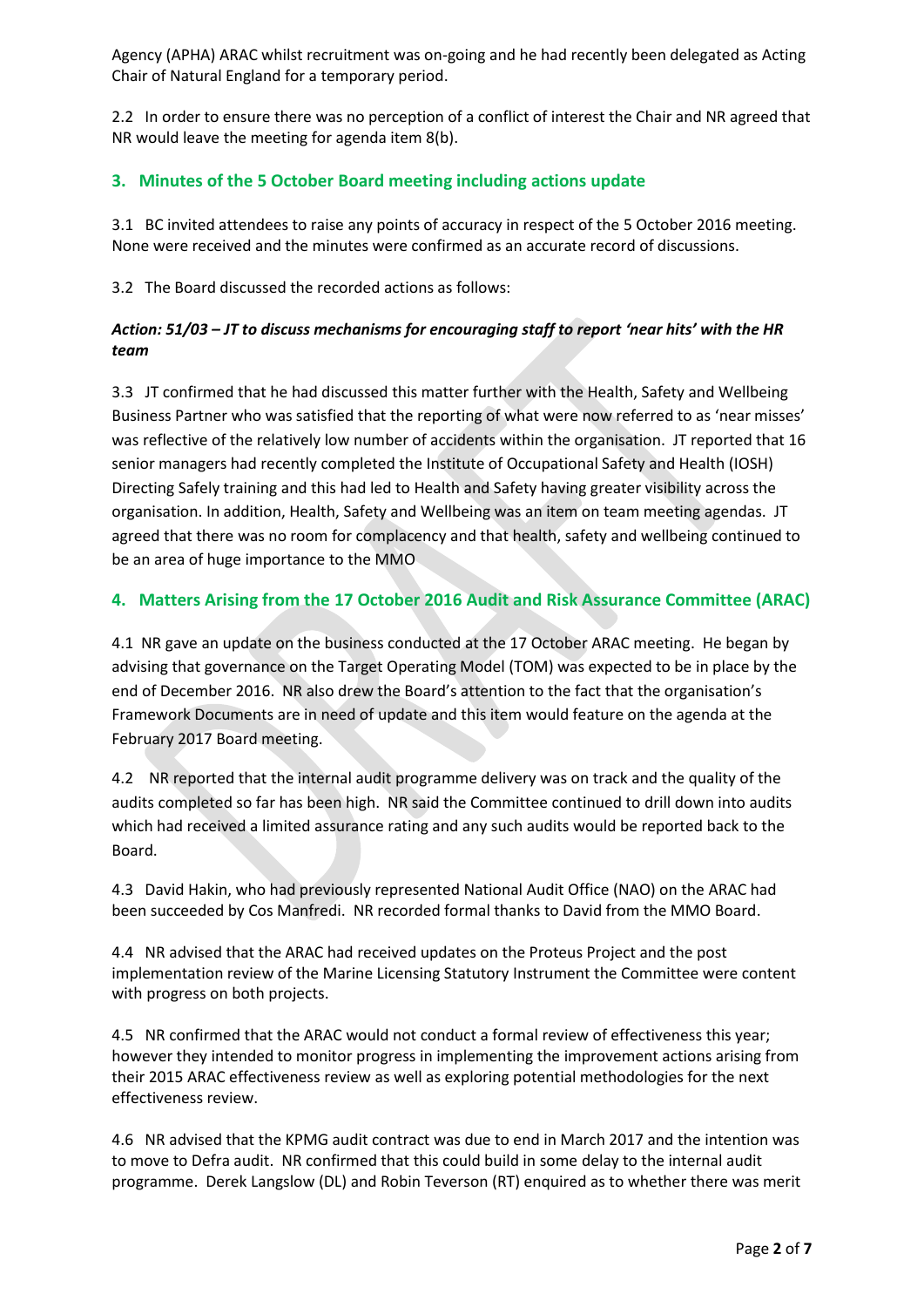in rolling forward the contract for a further year in light of the number of competing priorities at this time. Sonia Phippard (SP) agreed that she would be willing to explore this option however thought that postponing may be just as challenging the following year. NR advised that Nathan Paget (Group Chief Internal Auditor - Defra Shared Audit Service) would be writing to the CEO and it would be prudent to explore possibilities once this letter was received.

# **5. Marine Protected Areas and Overseas Territories**

5.1 JT gave an update on the Overseas Territories Project stating that a fund of £20million had become available from the Cabinet Office for the development of Marine Protected Areas (MPA's) in small overseas territories over the next four years.

5.2 JT confirmed that MMO and Cefas were working together as key partners and both he and Cefas CEO, Tom Karsten were the senior responsible officers (SRO's) with Craig McGarvey (MMO) and Steve Millward (Cefas) managing the project on behalf of the respective organisations.

5.3 JT advised that the project initiation document was currently being drafted and Cefas had a number of projects underway. MMO are in the process of releasing staffing resource to work on this project and were able to fund the costs of these posts from the Cabinet Office fund.

5.4 Stuart Rogers (SR) stated that he was keen to put together an advisory panel to ensure the work being scoped is what the overseas territories want.

5.5 BC thanked JT for the update and it was agreed that this would be a standing agenda item at future meetings.

*Action: 52/01: Marine Protected Areas and Overseas Territories to be added to the Forward Look as a standing item.*

#### **6. Finance:**

#### **Mid-year Budgetary review**

6.1 MW introduced the Finance report to 30 September 2016 and the mid-year budget position drawing the Board's attention to Annex 1 which gave an expenditure review by cost type and Annex 2 which gave an expenditure breakdown by team.

6.2 MW highlighted that the Proteus project had been part funded by EU Aid and the European Maritime and Fisheries Fund (EMFF) can now draw down 90% of costs from Europe.

6.3 MW reported that the budget was broadly on track and a thorough Business Planning process had been instrumental in this.

6.4 The Board enquired as to whether there were risks surrounding EU contributions and to whom did this risk fall. MW confirmed that the money was yet to be drawn down from the EU and that there was a degree of risk which was managed collectively by Defra and the MMO.

6.5 RJ queried what proportion of income is sourced from Thames Tideway Tunnel (TTT). MW confirmed that she would respond out of committee after confirming the figure and advised that other organisations had approached MMO to explore whether they could set up a similar commercial arrangement to that of TTT. MW commented that any proposals would need to be looked at carefully. RJ pointed out that MMO staff were gaining valuable experience and knowledge to bring back to the organisation as a result of government/industry working.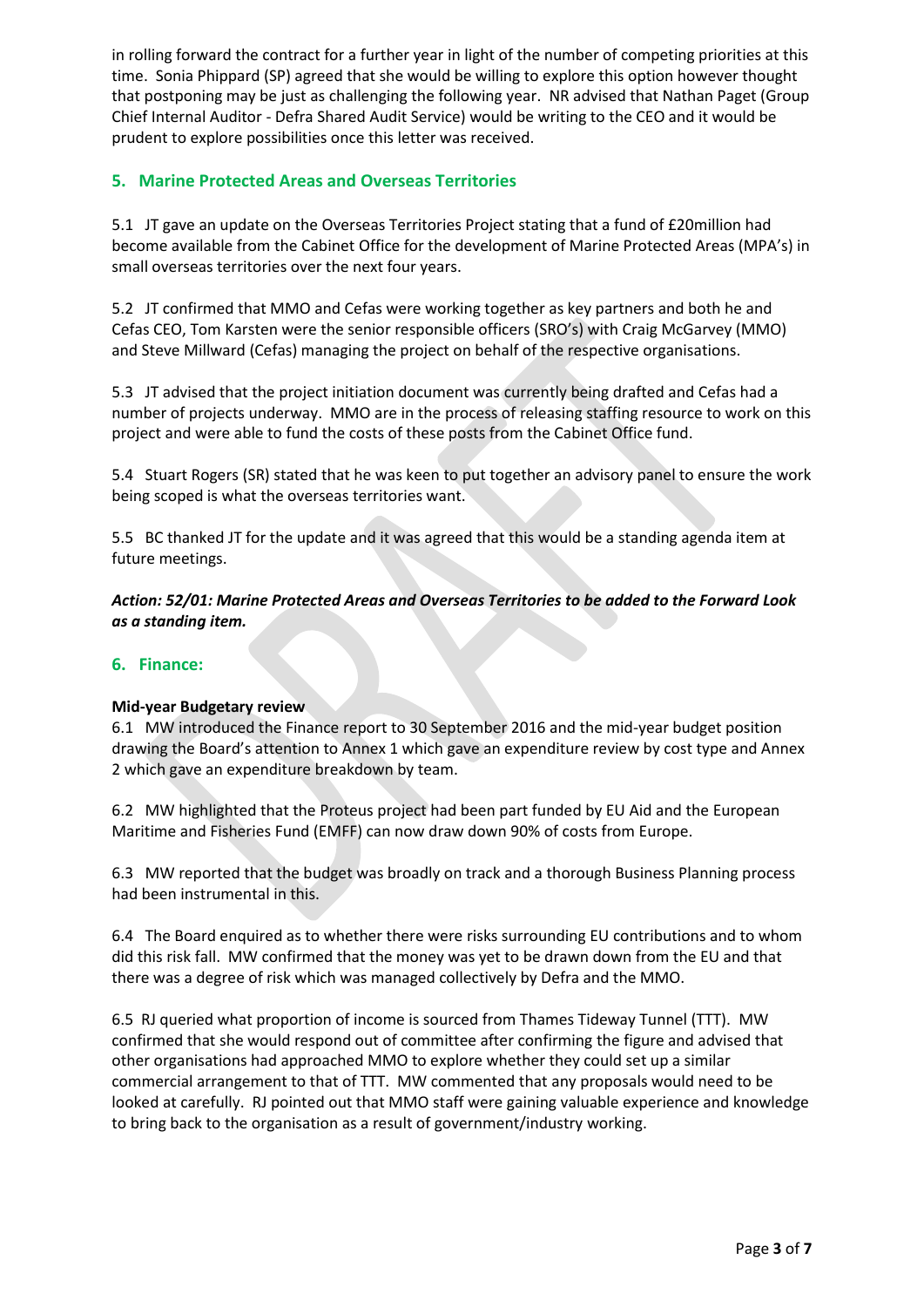6.6 BC thanked MW for the paper and confirmed that the Board formally endorsed the mid-year budget position.

# **7. CEO and Director Report (including Performance to September 2016) Operations**

7.1 JT introduced the CEO and Director Report giving an update on a recent visit to the South West Marine Area.

7.2 NR thanked JT for the update on Health, Safety and Wellbeing and leadership in this regard, adding that the Board would do whatever requested to maintain momentum and continue to model good behaviours.

7.3 PH updated the Board on progress within the Operations Directorate, highlighting positive news in relation to warranted officers and the fact that financial constraints had made an impact on staff morale. PH also updated the Board on cross warranting with IFCA staff for which there had been a 70% uptake rate and good news was also reported on the inshore vessel monitoring system (i-VMS) for which it was possible to use EMFF funding to install.

7.4 PH reported the potential an over-fishing risk was currently being managed and MMO were consulting with industry on the licensing conditions which should close off this risk. PH commented that the team had carried out sterling work to ensure there had been no closures of fisheries.

7.5 PH was pleased to advise that MMO had a seat at the table at the December Council for the first time and asked for thanks to be recorded to Nigel Gooding, Defra Deputy Director of Fisheries and Conservation who had arranged this.

7.6 An update was given on EU audits and in particular a Traceability Mission. PH reported that the MMO have a risk based intelligence led approach. The audit findings have resulted in a road map for improvements to be made and actions need to be taken within the next six months; including the training and refocussing of officers.

7.7 PH reported that a further mission will look at sole in the East Channel following a criticism that we do not have fill sight of what is landed. DL raised the point that there was a tension between EU audit and the principles of Better Regulations.

7.8 RT asked whether e-logs remained an issue and the backlog of data entry in coastal teams. PH advised that his approach since joining MMO had been that as this is a regulatory requirement the fishing sector had to comply. PH confirmed that there was still an amount of data entry work however this was in manageable quantities and the Proteus system would also assist.

7.9 PH referred to the Board to item 4.17 of the Operations Directorate update in relation to Producer Organisations (POs). PH advised that once the under 10 m come up with a Producer Organisation concept and get it up and running the MMO will bless it. PH also confirmed that KPMG have been asked to audit our processes for POs.

7.10 PH gave an update on the process for Official Written Warnings (OWW) responding to a previous Board action and a concern over the time lag from offence to conclusion. PH explained that as a penalty this was quite high on the elevation scale and in the more testing cases it was worth taking the time as an amount of legal work was required. This inevitably meant that not all cases were dealt with in 90 days although it was noted that defendants would have been alerted at the time of the detection of the offence that this was the likely enforcement action MMO would pursue.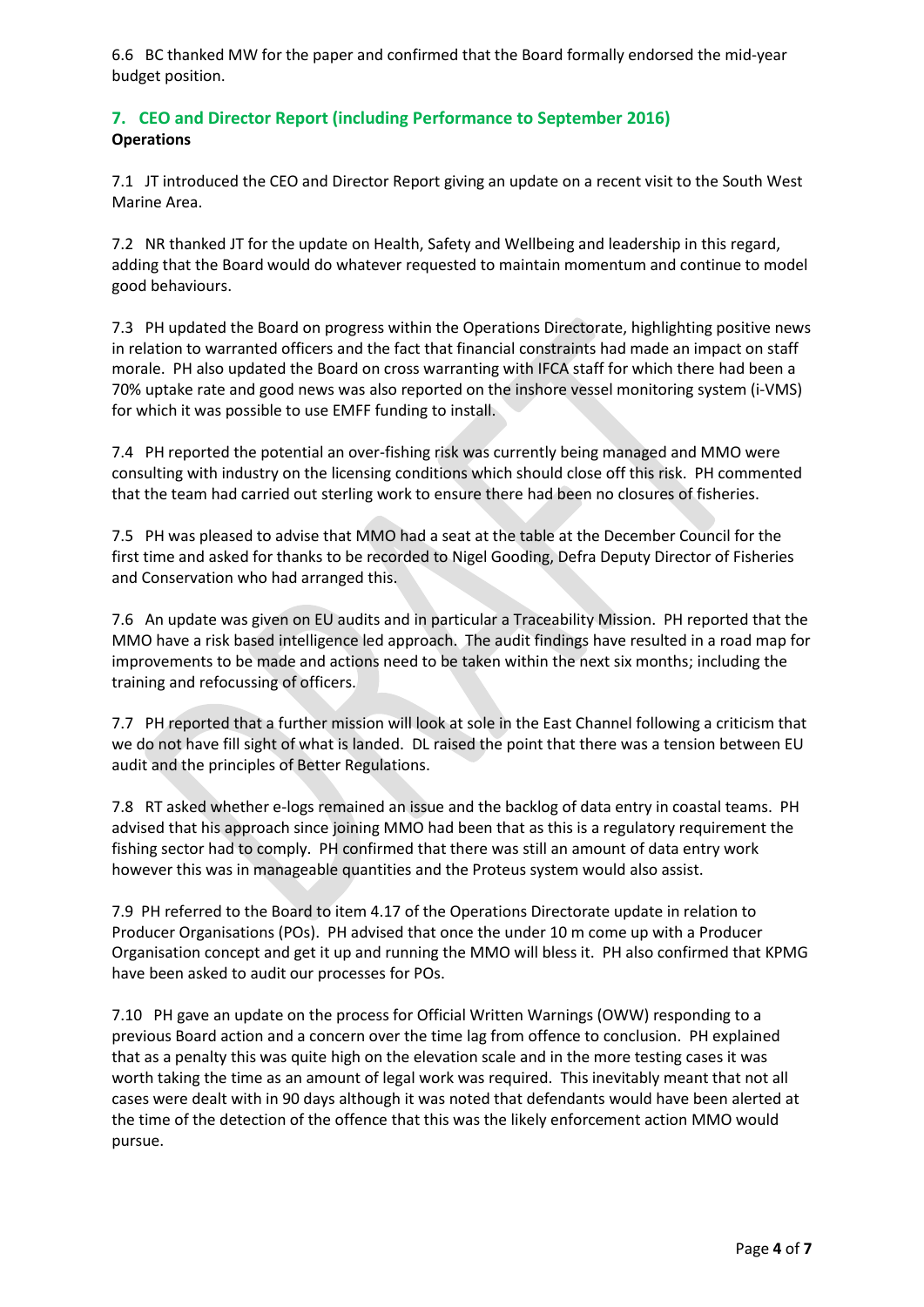7.11 PH advised the Board that the Proteus project was progressing well. At this stage, the project is due to be delivered in quarter 1 and in the interim training would be rolled out.

## **Planning**

7.12 Stephen Brooker (SB) updated the Board on the digitisation of marine plans which would see MMO move away from producing long and complex documents and better aligned with the principles and ambition of the Target Operating Model (TOM).

7.13 RT enquired as to how many 'hits' there had been on the Marine Information System (MIS) and whether MMO had intellectual property rights for the system. SB agreed to respond on the amount of hits out of committee. In relation to the intellectual property rights SB advised that the look and feel of MIS was MMO's however the data was public.

## **Finance, Licensing and EU**

7.14 MW introduced her Directorate report highlighting the upward trajectory in the Licensing team's performance and how she had worked with the team on the more intelligent use of management information. MW also updated the Board on progress with the Fees and Charges project she is leading and this had involved close working with the Environment Agency (EA) and Natural England (NE).

7.15 MW gave the current position on some high profile licensing cases and advised that the Licensing Improvement Project was moving ahead with speed.

7.16 JS enquired as to whether there was a plan to do an EMFF audit. MW confirmed that this was an area which must be audited by the EU.

7.17 NR commented on the Performance section of the report and raised that although there were a number of 'green' or 'green/ambers' within this he was satisfied that the status of these was reviewed on a monthly basis.

7.18 The Chair thanked the CEO and Directors for their contributions.

# **8. MMO Corporate and Strategic Risks and Issues**

8.1 JT presented the paper on MMO Corporate and Strategic Risks and Issues inviting the Board to consider and discuss and to note the direction of travel with regard to Defra group strategic risk management.

8.2 The Board discussed specific risks making recommendations as to where the risks and mitigations should sit, specifically in relation to EU exit, loss of experienced staff and a reducing risk on Chair and Board churn.

8.3 NR stated that the content and presentation of the paper was good and he acknowledged that the 'green' status in the majority of cases related to the mitigation rather than the size of the risk. DL accepted this however challenged that the 'green' status of this risks does not recognise what is not under MMO's control. JS suggested that MMO could adopt an approach of looking at the risk post mitigation and colour accordingly. JS queried if there were any themes coming from Exit interviews with outgoing staff and it was agreed that the Remuneration Committee would receive a report on this.

# *Action: 52/02: Remuneration Committee to receive a report on themes emerging from Exit interviews of out-going staff*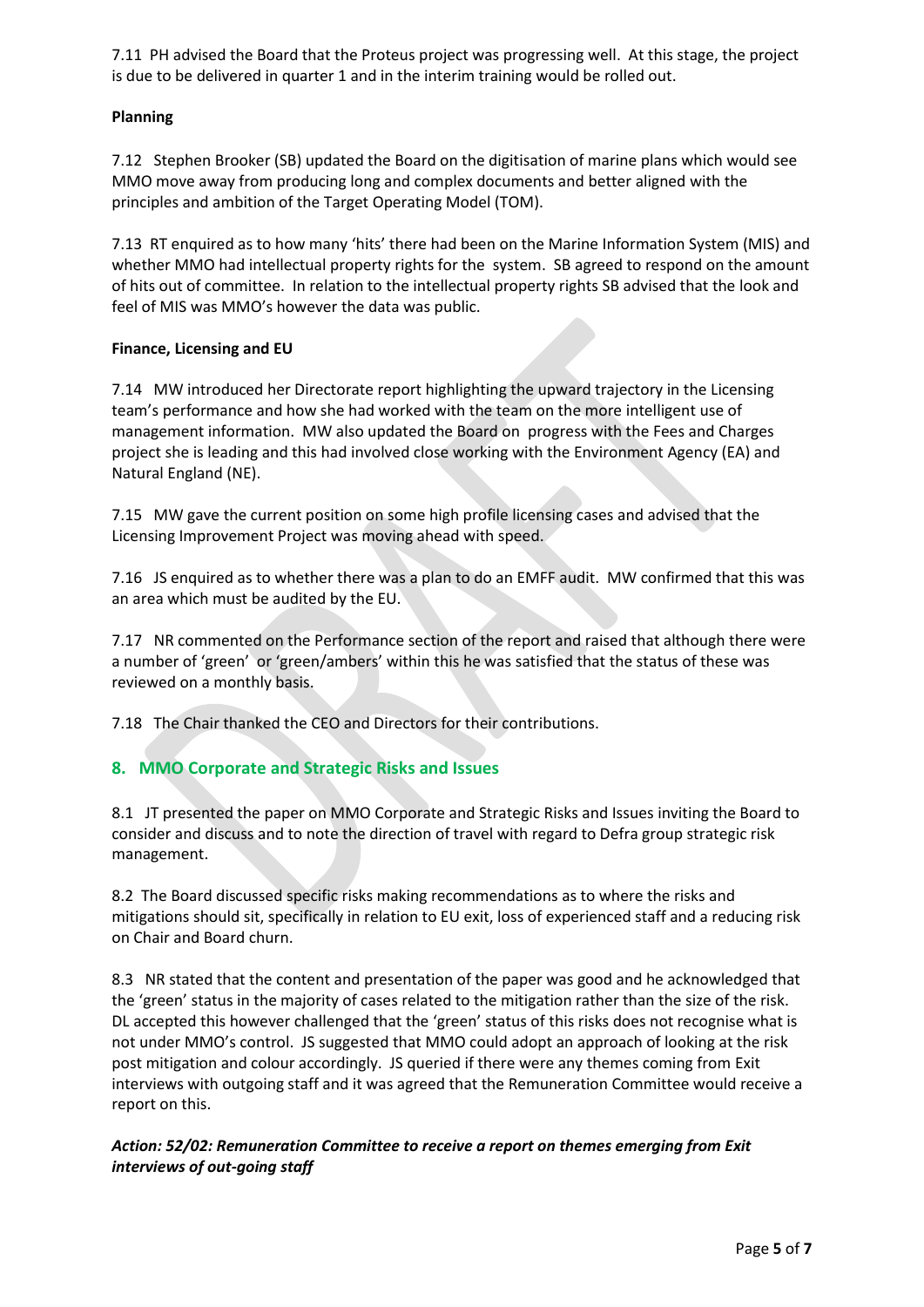## **9. Strategic ICT Delivery plan 2016-20**

9.1 MW introduced the paper to update the Board on the development and delivery of the MMO's Strategic ICT delivery plan. MW advised that this paper followed on from the Defra Data, Digital and Technology Services (DDTS) presentation to the October meeting.

9.2 MW explained that the business planning process had been instrumental in pulling together the MMO's requirement for digitisation and a significant number of these requirements had been captured by DDTS. MW went on to advise that MMO's requirements were set out in the paper and there was clarity on how these were being managed. MW reported that MMO and DDTS had a positive working relationship.

9.3 JS and RT enquired as to whether there was a detailed plan for delivery and what MMO would have at the end of it. MW advised that MMO requirements were mapped into the DDTS delivery plan and DDTS would in turn provide us with a future plan for delivery. Once this was received we could sequence delivery across the business. MW confirmed that in some cases MMO would have an end user system and in some cases an enhanced system e.g. enhanced broadband speed.

9.4 It was agreed that this item would be brought back to the Board for further discussion after the DDTS delivery plan was received.

## **10. Update on MMO Customer Services 2016/17**

10.1 Gill Stephenson (GS), MMO Head of Communications joined the meeting.

10.2 GS gave a presentation to the Board detailing progress with customer service and stakeholder engagement whilst also providing information on improvements planned to continue with this commitment.

10.3 GS advised that in some cases MMO responses to correspondence had been overly technical and she and the team were working with staff to ensure plain English principles were being observed. It was acknowledged however that in the regulatory environment it was important to give our customers the relevant technical and legal information.

10.4 GS also outlined some of the difficulties experienced with the annual customer survey and the Board enquired as to whether the team were moving away from this. GS confirmed this was the case and the Board agreed with this approach. BC commented that an instant feedback request often worked using a small amount of targeted questions. GS advised that customer segmentation and getting feedback in this way rather than using a general survey was the preferred option.

10.5 The Chair noted the update and asked for thanks to be passed on to the team.

#### **11. Board and Committee Forward Look**

11.1 The Board and Committee noted the Forward Look to February 2017.

#### **12. Next meeting: Board Workshop: 14 December**

12.1 BC confirmed the next meeting would take the form of a Workshop to be held in Newcastle on 14 December followed by a meeting of the Audit and Risk Assurance Committee on 15 December.

#### **13. Any other business and close of meeting**